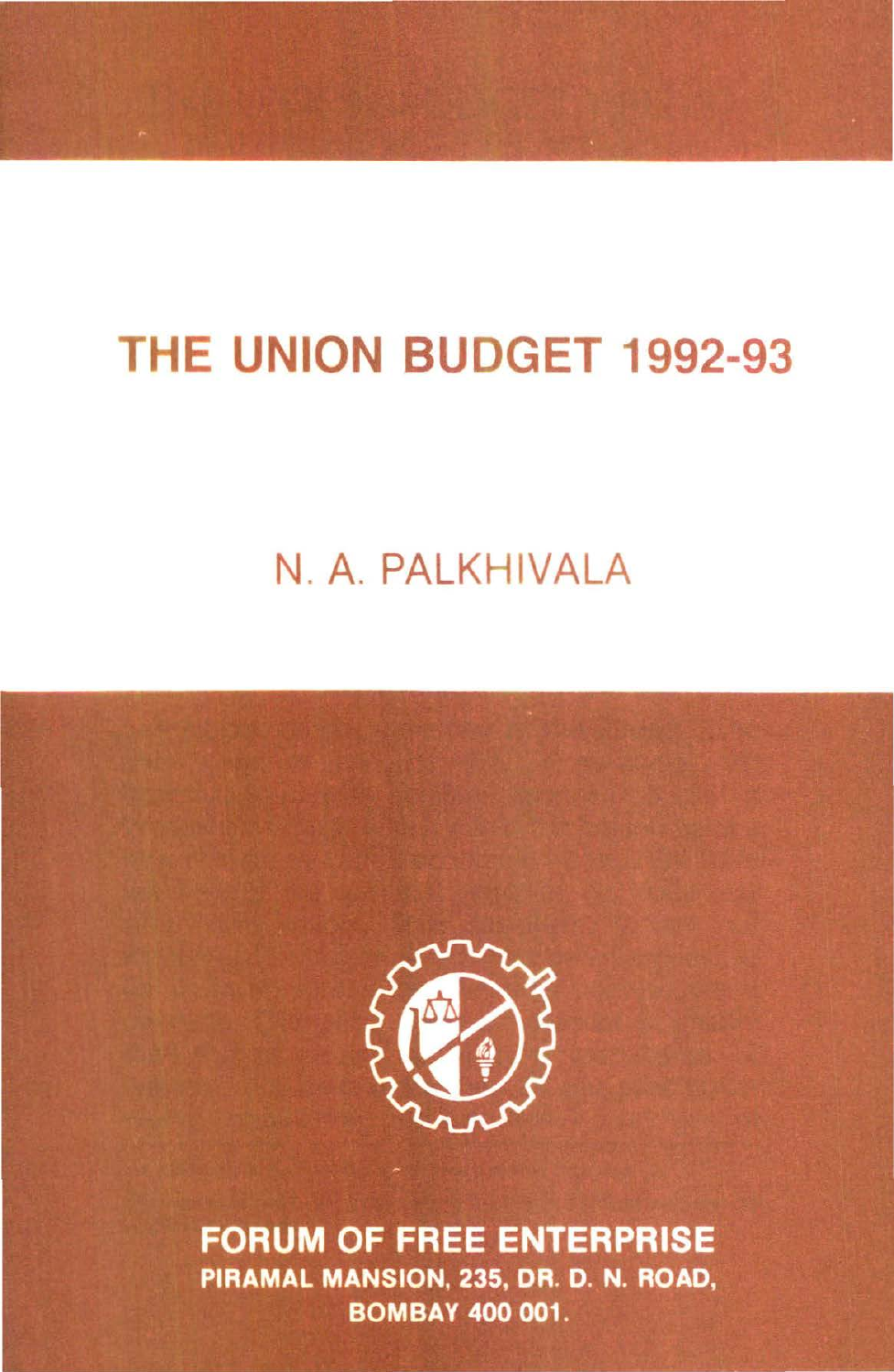### **THE UNION BUDGET** 1992-93

By

#### **Nani A. Palkhivala**

This year's Budget is not a budget for the greedy, paid for by the needy. The Budget provisions properly so called (as distinct from the proposed amendments to the direct tax laws) are well conceived, and deserve the support of the well informed irrespective of party affiliations.

#### **Four main thrusts of the Budget**

The four main thrusts of the Budget are - liberalization, integration of India into the global economy, reduction of taxes, and a stable and healthy balance of payments situation.

• Liberalization is the key to the Budget. (The only criticism can be that it measures out liberalization with coffee spoons.) It is a Watershed Budget which marks the beginning of a new chapter in India's economic history. We have left behind the terminal stage of our forty-year affair with shabby State socialism. It was our ideological socialism which had been responsible for India remaining the twentieth poorest nation on earth. Our gross domestic product is smaller than that of greater Los Angeles (population 14 million). We have more than 15 per cent of the world's population, and less than 1 .5 per cent of

Mr. Palkhivala is the President of the Forum of Free Enterprise.

Based upon the public talk in Bombay on 3rd March, 1992, and subsequently in Calcutta and Delhi.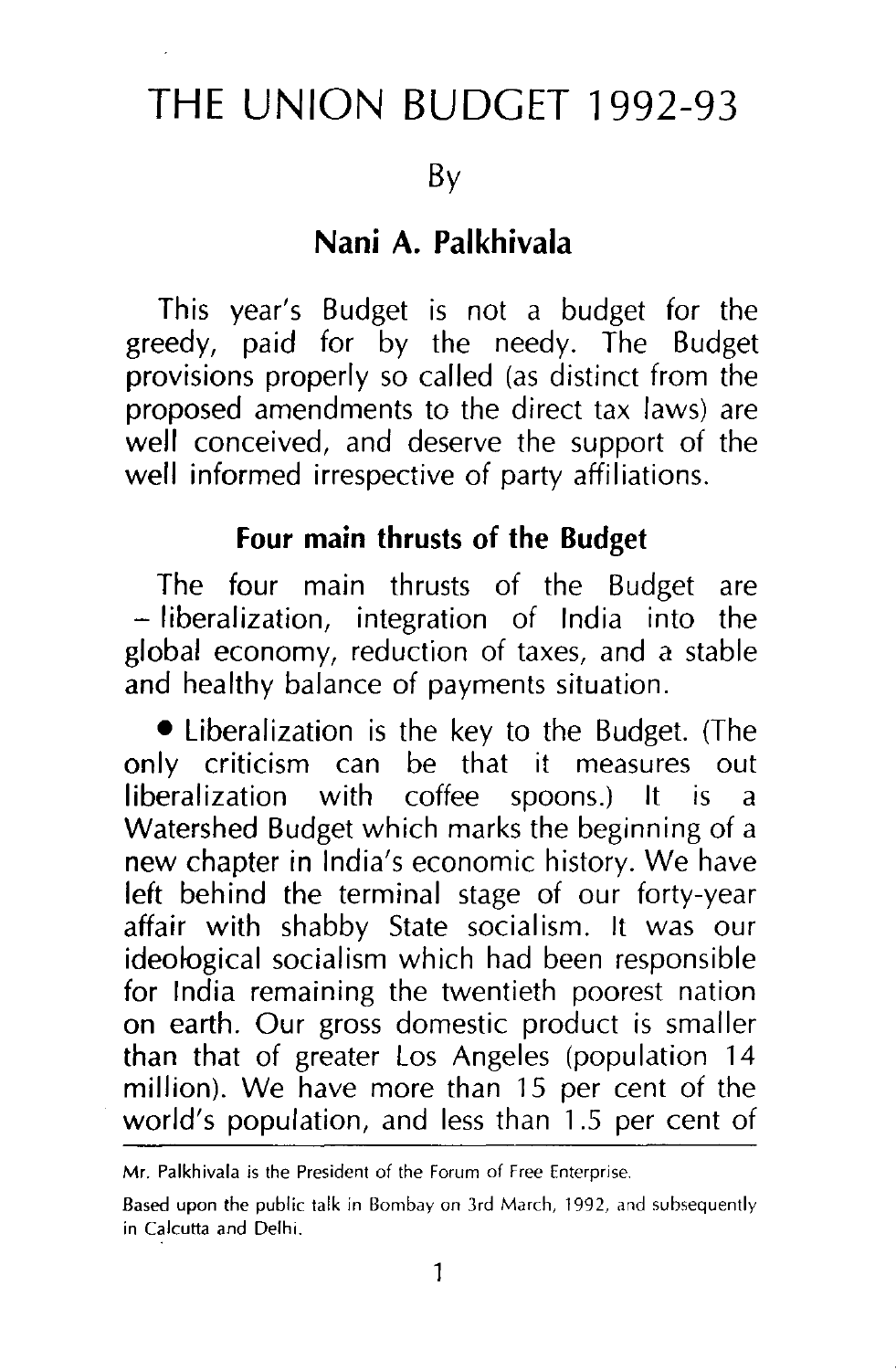the world's income. Our per capita income did not even double since we became a republic  $-$  it only increased 92 per cent in real terms.

This year's historic Budget for the first time reflects the consciousness of our government that fast economic growth would be impossible with woolly, outworn socialism which betrays a severe hardening of intellectual arteries and a pathetic lack of knowledge of the revolutionary changes which have recently swept across the world.

During the last 25 years, China's economic growth, despite its communism, has been more than twice as fast as India's. The annual investment in China by foreign companies exceeds the total investment in India in the last 44 years. The new foreign investment in China totalled \$10 billion last year! There are already more than 2500 foreign enterprises operating in the 27 hi-tech industrial parks recently started in China.

I have the highest opinion of Indian capacity and potential. But I find it impossible to refute the universal criticism that our two besetting sins are self-complacency and obstinate' refusal to face the truth. We could have more realistically chosen the ostrich instead of the peacock as our national bird.

The Survey on India, published by The *Economist* of 4th May 1991, showed the tiger "caged". It should be made compulsory reading in every school and college, as well as for those adults who choose to enter Parliament or the civil service. The jugular vein of the article is that if India has more than its fair share of the world's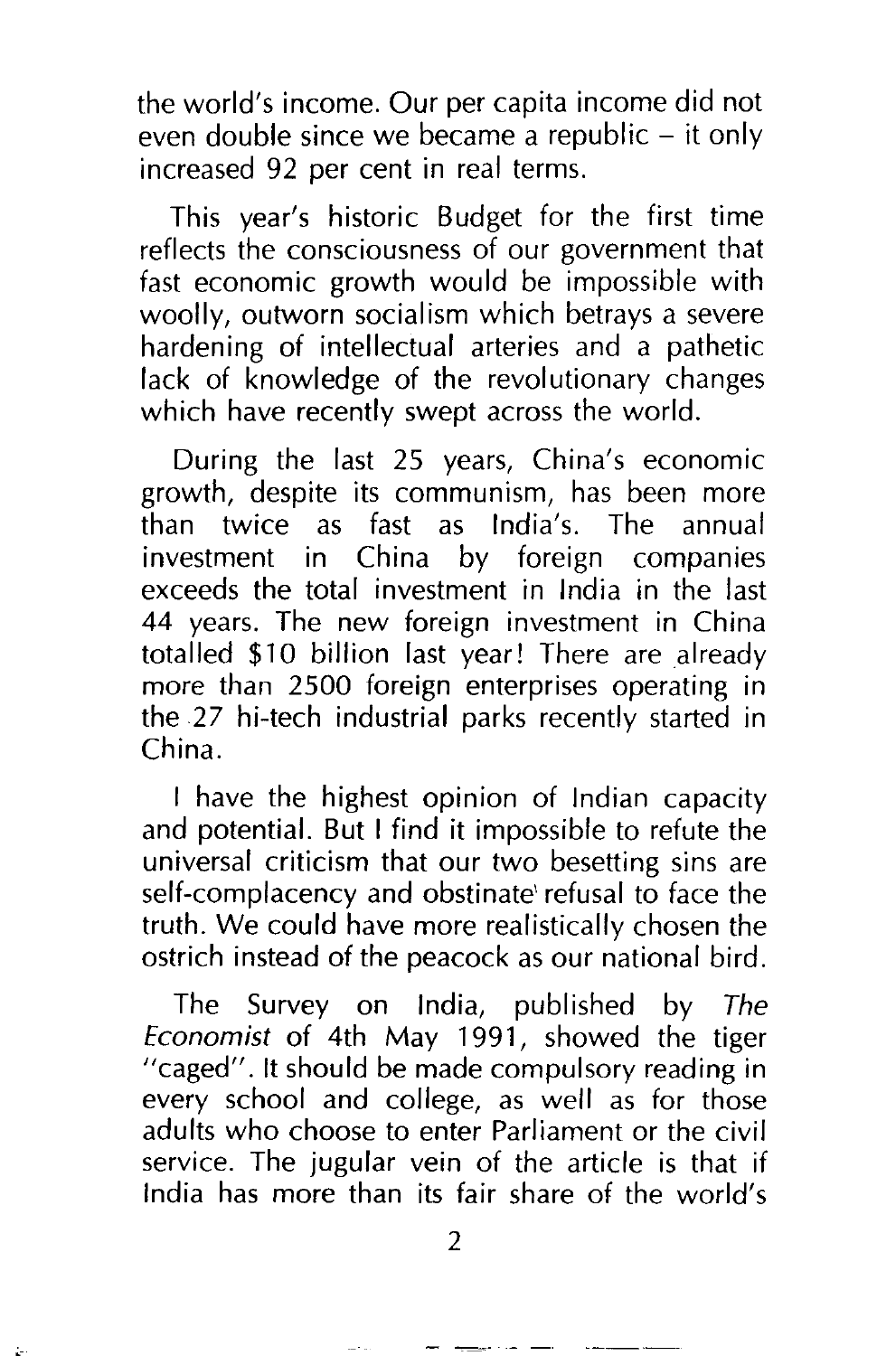misery, it is not the fault of former colonial masters or wicked western capitalists or the cruel hand of fate: it is largely India's own doing.

We are slipping behind the rest of the world - except in population growth. This truth can hardly be better illustrated than by the fact that the present per capita income in South Korea is 13 times, and in Hong Kong 30 times, that of India, though the three countries started at about the same level.

The United Nations Development Report, published last June, ranks the nations of the world by reference to the Human Development Index (HOI). In determining a nation's position in the list, the HOI takes into account the expenditure incurred by the state on human priority sectors - health, water, sanitation, daily calorific intake, literacy, and education at primary and secondary levels. Having regard to the HOI, India is placed, for the second year running, pretty much at the bottom of the list- 123rd out of 160 countries.

Dr. Manmohan Singh has rightly emphasized that unless certain values are adhered to by the nation, it cannot come out of the recession. The Finance Minister has no Midas touch; he has no snake oil which can be used as having a magical healing power in matters economic.

• The proposed integration of India into the global economy has not come a day too soon. The emerging world economy has erased national boundaries. Capital and companies no longer stop at the border. If India is to grow and prosper, it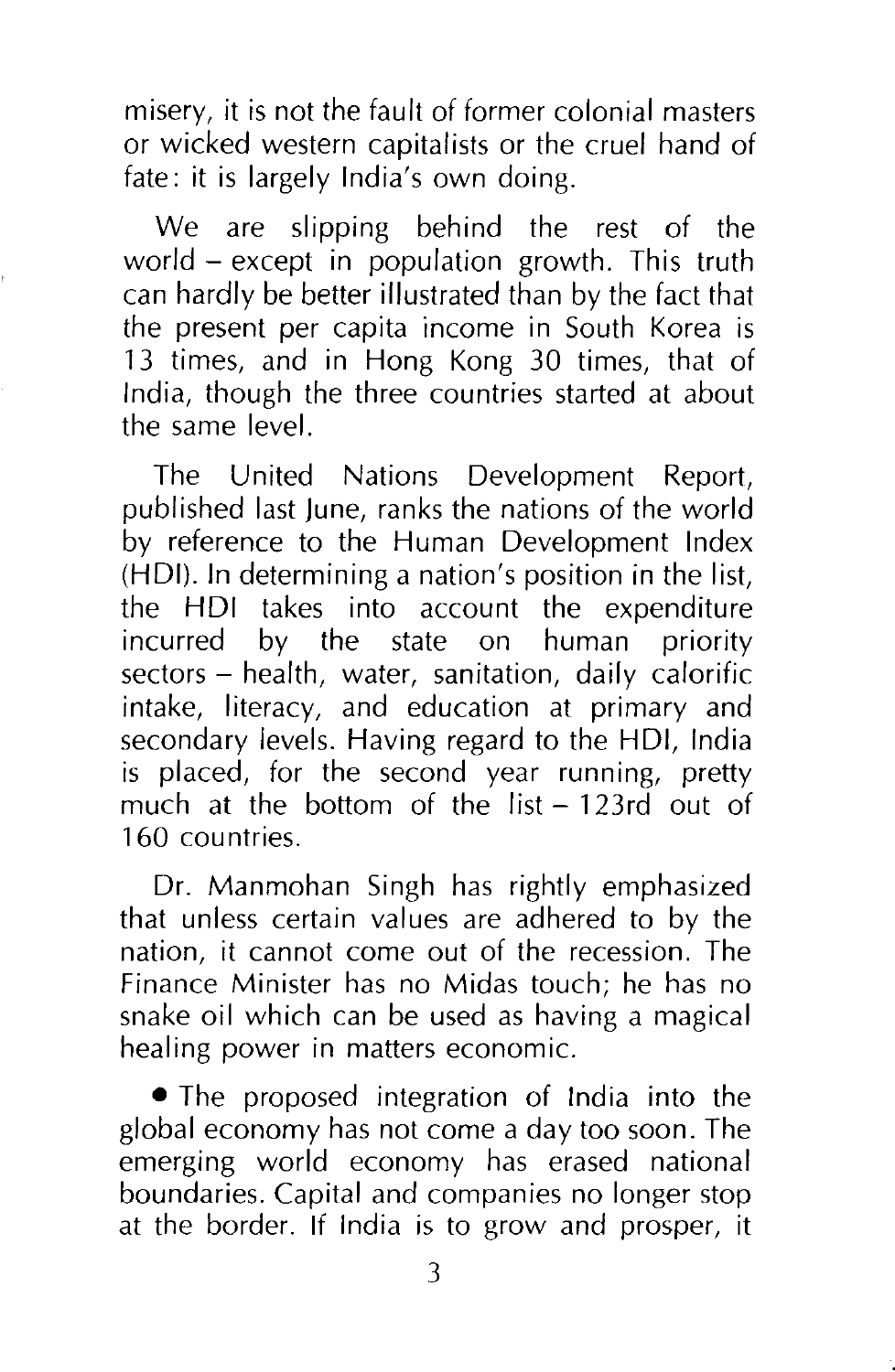has no alternative but to be integrated into the world economy.

• Reduction of taxes is one of the avowed aims of the Budget. In a global economy, cutting taxes has become a matter of national interest: high tax countries inevitably lose out. The days when the government could adopt any tax policy, as if the nation existed within a vacuum, are over.

• If India is to have a stable and healthy balance of payments, it can only be through increased exports. Our share has dropped from 2.2 per cent of world exports in 1950 to 0.44 per cent. Among the exporting countries, India ranked sixteenth in 1950: today its rank has dropped to fortythird! Even Holland, one of the tiny countries of the world with a population of 15 million, has six times the exports of India! Hong Kong has almost three times the international trade of India, although its population is less than one per cent of India's  $-0.7$  per cent to be precise, while its land area is 0.03 per cent of India's.

#### **Unjustified criticism**

The least justified criticism of the Budget is that it has been framed under the dictates of the World Bank and the International Monetary Fund. The censure is levelled by those whose critical perception does not exceed forty watts. They should credit India with enough intelligence to make the right decision for itself after forty years of mistaken policy. Some of the ablest men in the two international institutions are Indians: to say that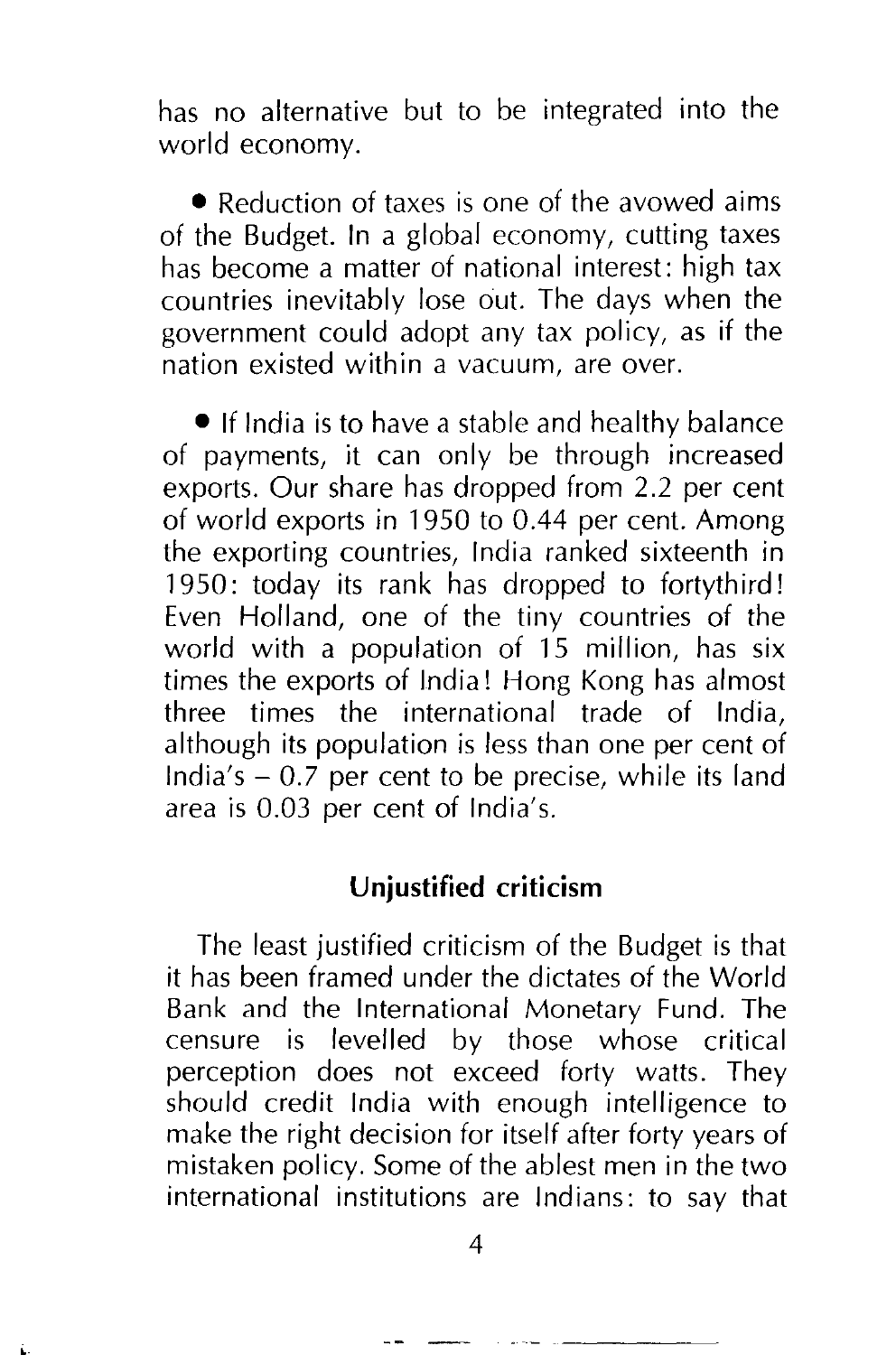the Indian Government cannot think for itself is gratuitous self-condemnation.

In any event we must judge the policy underlying the Budget on its merits, and it is wholly irrelevant to be concerned about who suggested the path of wisdom. One of the great failings of democracy is the mistaken belief that it is the duty of the opposition to oppose.

Secondly, the fear has been expressed in some quarters that India will be swamped by multinationals. The truth is that India runs no risk whatever of being dominated by foreign corporations. We must get rid of the illusion that we are still fighting the East India Company.

Thirdly, the view has been expressed that the Budget has not done enough to check inflation or to counter recession. To control inflation is possible, but to eliminate it is beyond hope at this juncture. The last time we had "negative inflation" (to use bad English) was when Mr. Morarji Desai was the Prime Minister (1977-79). The spirit of the nation - the spirit of national dedication and confidence which then emerged after the tyranny of the Emergency - had as much to do with the fall in prices as any budget.

Inflation is a worldwide phenomenon. A dollar today is worth only 13 cents in 1945 money; a pound is worth six pence. Even the Deutschemark is only one-third of its value in 1948 when it replaced the worthless Reichsmark.

Again, the world economy is going through a period of recession. The current economic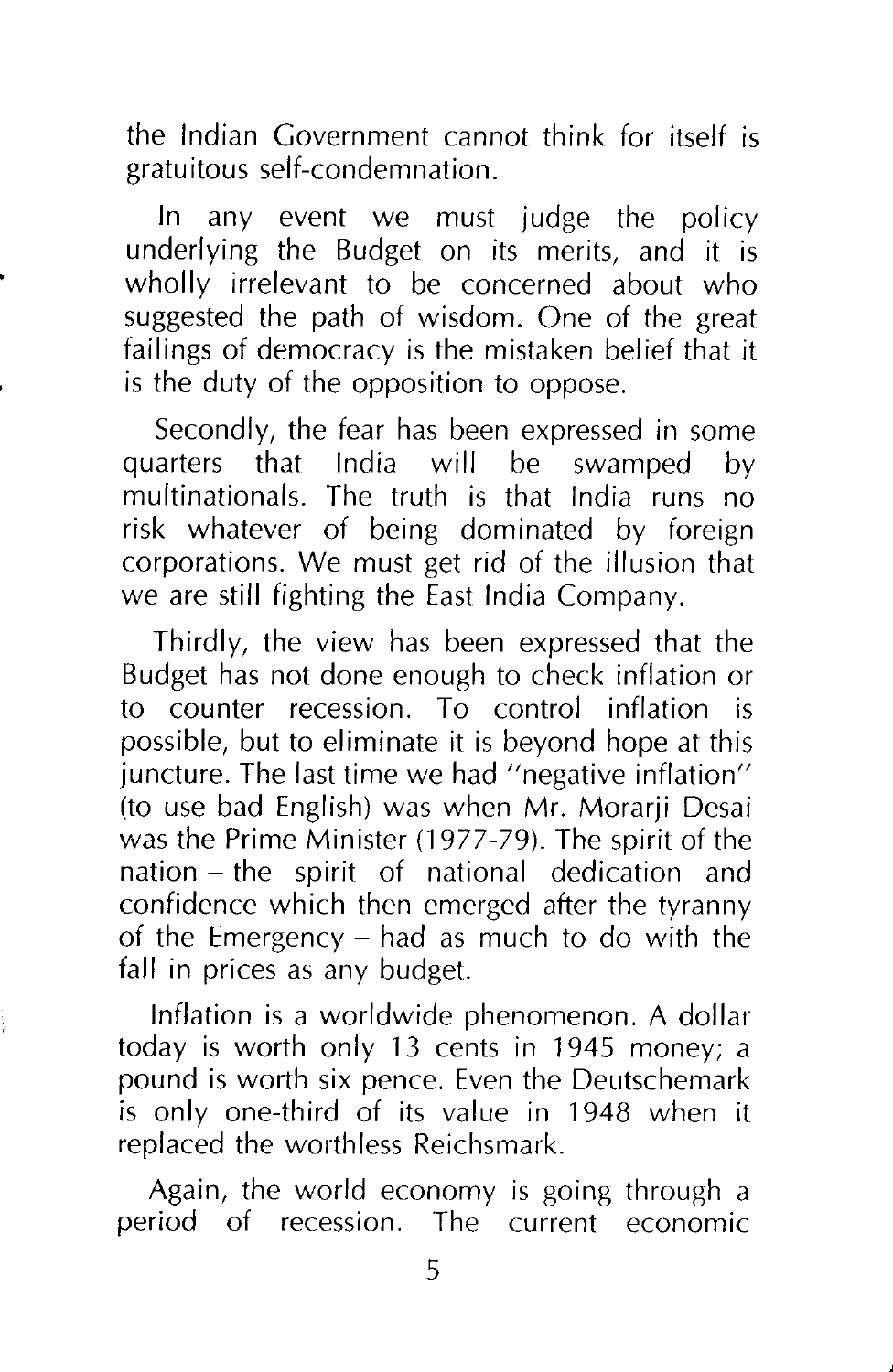depression in the United States is billed as "the mother of all recessions" – the longest since<br>1945 – General Motors, the giant among 1945. General Motors, the giant corporations, incurred a loss of \$4.5 billion in 1991 -unparalleled in the Company's 84-year history. The critics claim that in Britain the recession is deeper than in any other country. About 20,000 companies went into liquidation in 1991, which works out to one in every 50 British companies.

#### **Points in favour of the Budget**

There are several points on which the Budget deserves to be commended.

(1) It is the first Budget which aims at breaking the shackles of the bureaucratic command system.

(2) It reflects consciousness of the risk to the nation of an unbridled increase in the total liabilities of the Government. We are stealing from the future. For years to come, the dead hand of the excessive national debt will continue to rest heavily upon the productive energies of our people. No less than Rs. 32,000 crores will be spent next year merely on servicing the loans. That would constitute almost one-fourth  $-23$  per cent to be precise- of the total governmental expenditure: more than what will be spent on Plan or Defence.

(3) It has restored the balance of payments to a less critical level than before. We have a reserve of \$4.4 billion. The risk of defaulting or having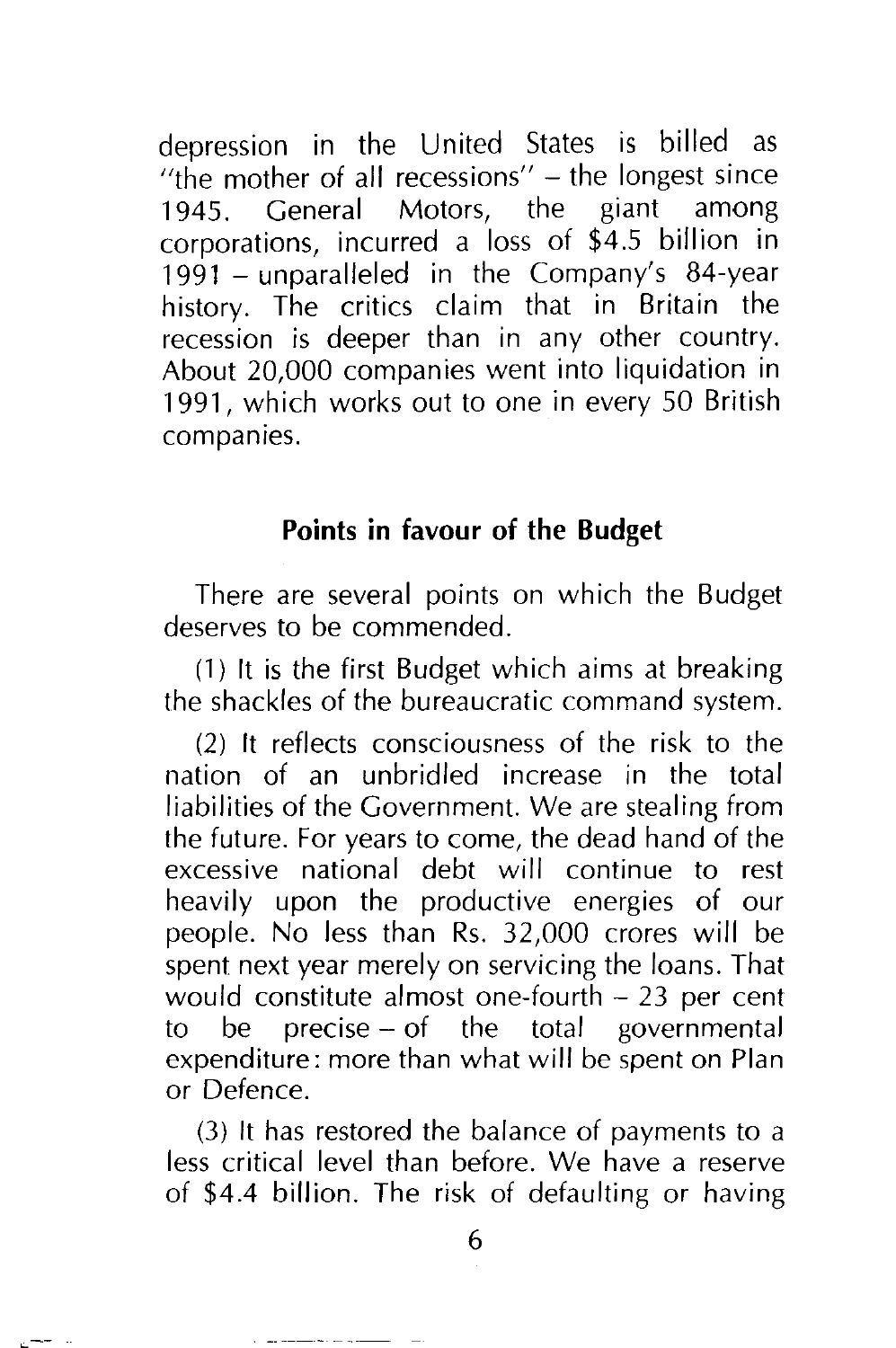to ask for rescheduling of debts, no longer looms over the horizon.

(4) Partial convertibility of the rupee is a sensible step. That this step is in the national interest is proved by the example of Pakistan. At the beginning of last year the currency of India was stronger than that of Pakistan- 100 Pakistani rupees equalled 86 Indian rupees. The situation was reversed after the Pakistani rupee was made fully convertible. Today 100 Pakistani rupees are equal to **111** Indian rupees.

(5) The confidence of foreign investors has been restored. The scramble by Non-resident Indians to withdraw their deposits from banks has ceased.

(6) The abolition of the office of the Controller of Capital Issues is an essential step in the process of liberalization.

(7) The decision to abolish deduction of tax from interest on term deposits with banks is in the public interest. When Bonn introduced ten per cent withholding tax from interest on bank deposits, there was a flight of capital. Deposits worth DM 100 million vanished from West German banks and re-appeared next door in tiny Luxembourg. The law was promptly scrapped.

(8) Permitting the import of gold is a prudent decision. But the levy of 15 per cent import duty in foreign exchange is likely to render the scheme less successful than it deserves to be. The name and address of the importer would remain on the records of the customs authorities and attract inquiries by the Tax Department. Again, Pakistan levies an import duty of three per cent, so the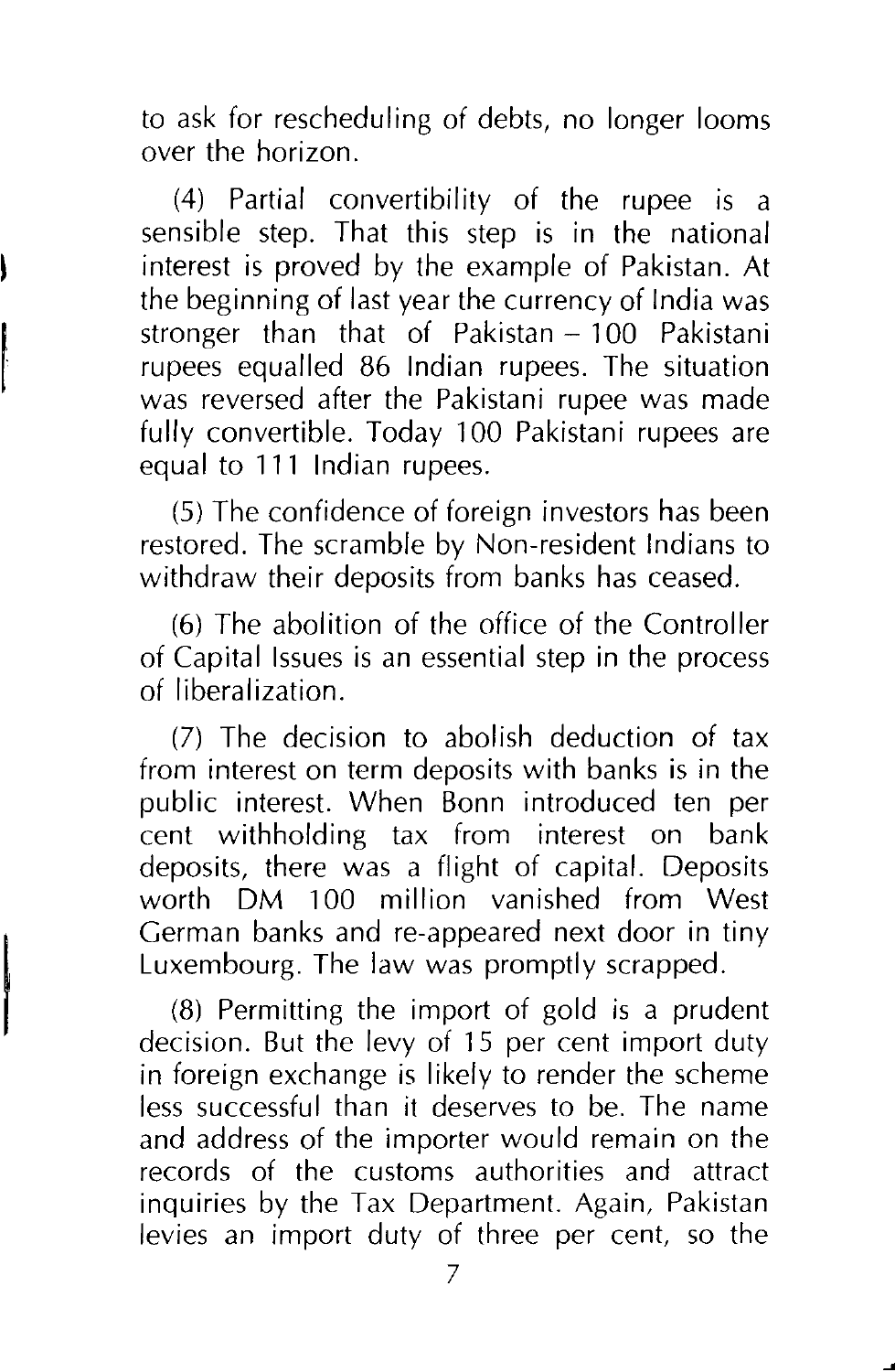possibility of gold being imported legally into Pakistan and then illegally smuggled into India cannot be ruled out.

(9) The reduction of the statutory liquidity ratio from 38.5 per cent to 30 per cent would release larger bank funds for loans to business and reduce the heavy bank interest rate by one percentage point.

(10) The lowering of the vertiginous customs tariffs to a less unreasonable level is welcome. It is the inevitable step which has to be taken if India is to be integrated into the global economy.

(11) The lowering of the maximum marginal rate of income-tax on individuals would, in the long run, have no detrimental effect on government revenues, because it would result in better compliance. Professor Lawrence Lindsey of the Harvard University has given cogent evidence to prove that income-tax revenues are most buoyant when the maximum rate is 40 per cent. This phenomenon, called "the Lindsey effect", has been accepted in the United States where the maximum rate is 33 per cent and in Britain where it is 40 per cent. The reduction of the maximum marginal rate on non-corporate assessees to 44.8 per cent (including surcharge) will bring India closer to the fast developing countries which have slashed their rates.

#### **Personal taxation**

The threshold of chargeability to income-tax is sought to be increased from Rs. 22,000 to Rs. 28,000. It should be increased to at least Rs. 42,000, even if tax incentives are not to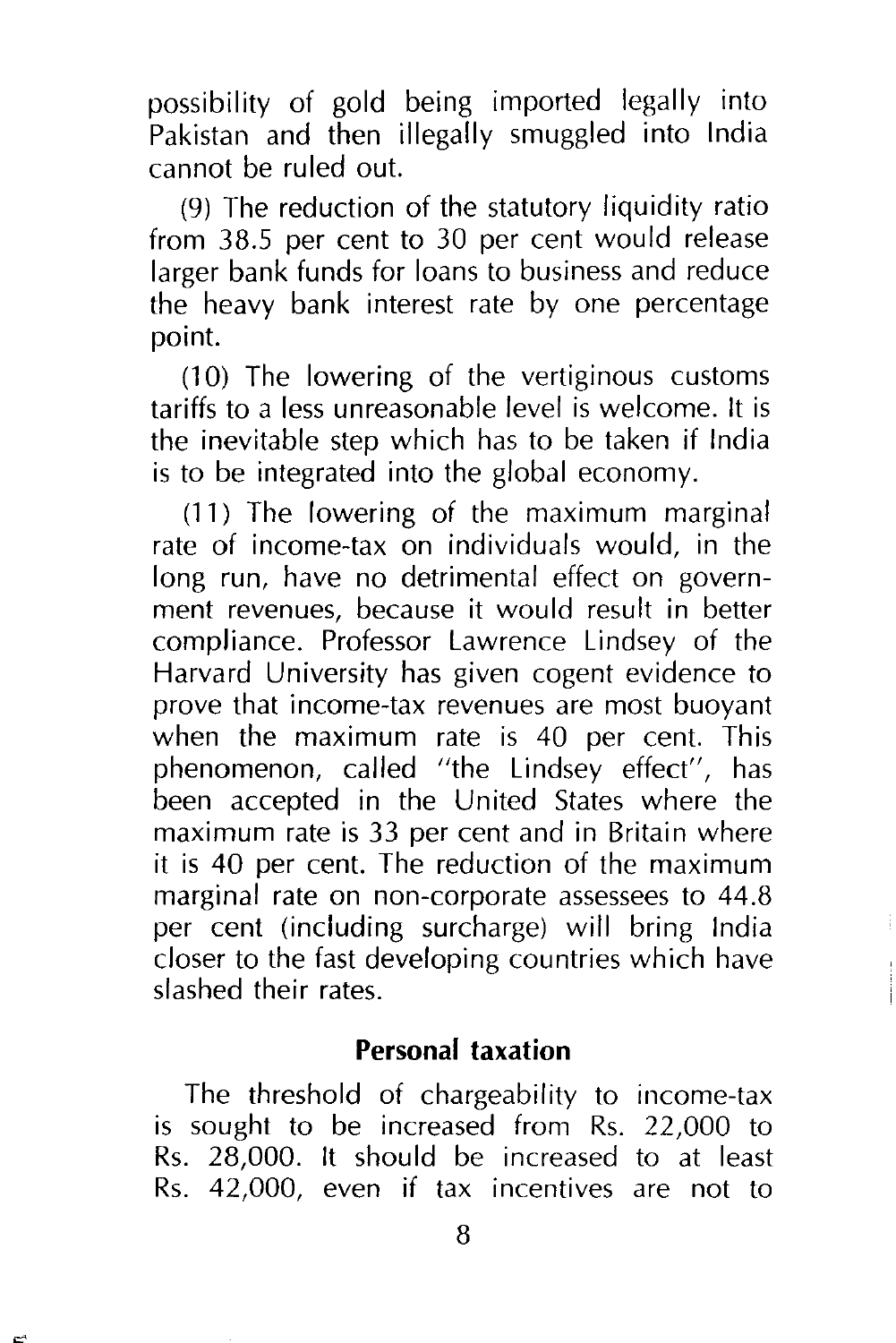be abolished. The minimum taxable limit of Rs. 15,000 was fixed in 1981, and that corresponds to more than Rs. 40,000 today; while the limit of Rs. 18,000 fixed in 1985 is equivalent to more than Rs. 33,000 today. (Based on Consumer Price Index for Industrial Workers).

The proposal to abolish tax incentives, like the ones contained in Sections 80-CCA, 80-CCB, and 80-L, is wholly indefensible. If such repeal were effected, the lower middle class (specially retired people) would be savagely hit. Up to a total income of Rs. 3,30,000, an assessee would have to bear a higher burden of income-tax, despite the reduction in the maximum rate from 50 per cent to 40 per cent. For millions of citizens, the increase in the threshold and the reduction in the maximum rate would only be a teasing illusion.

#### **Select Committee to examine changes**

This year the Finance Bill is an amalgam of two distinct parts - one which can be appropriately called the Finance Bill which contains the budgetary provisions, and the other which virtually amounts to a Direct Taxes (Amendment) Bill. This other part purports to make changes, substantive and procedural, in direct tax laws of a far-reaching nature.

Stability and simplicity have been mostly ignored. On the whole the Income-tax Act will be more elaborate and complex than ever before. No less than 155 amendments in direct tax laws are sought to be made by this Budget, on top of the 163 amendments which were made only six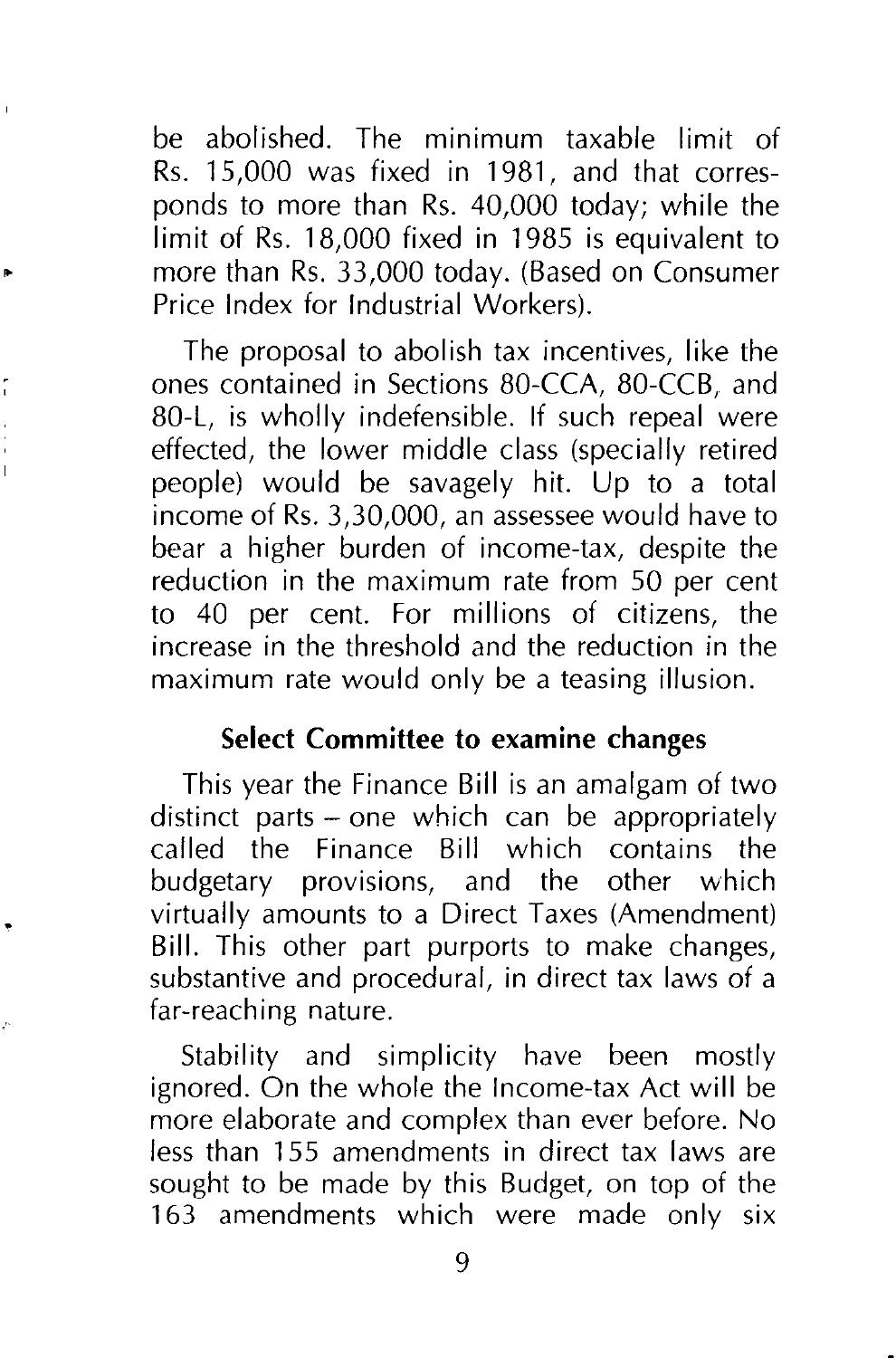months ago by the Finance (No. 2) Act, 1991. The pressure on the Finance Minister and on the Minister of State for Finance is so heavy that you need a separate Minister for Simplicity and Stability whose exclusive task should be to ensure that the bureaucrats do not trivialize the fiscal law.

Most of the proposed amendments should be severed and referred to a Select Committee of Parliament, as the Direct Taxes (Amendment) Bill, 1992. In particular, reference may be made to the proposals regarding tax on partnerships, inclusion of minor child's income in the parent's income, capital gains tax, and wealth-tax on companies in which the public are substantially interested. All the above four proposals in the Finance Bill should be deleted as being oppressive and inconsistent with the avowed policy of the Government.

For decades the law was stable, fair and simple regarding assessment of partnerships. Genuine firms were registered and the firm's income was assessed in the hands of the partners who were taxed at the appropriate rate on their respective shares. If the firm was not genuine, it was not registered and the unregistered firm was taxed as an assessabfe entity on its entire income. From 1956 double taxation was resorted to by the Government and the registered firm had to pay the registered firm's tax, over and *above* the tax levied on the individual partners' shares of the firm's income. Public protest against this injustice went unheeded.

The Direct Tax Laws (Amendment) Act, 1987, despite its far-reaching provisions, was rushed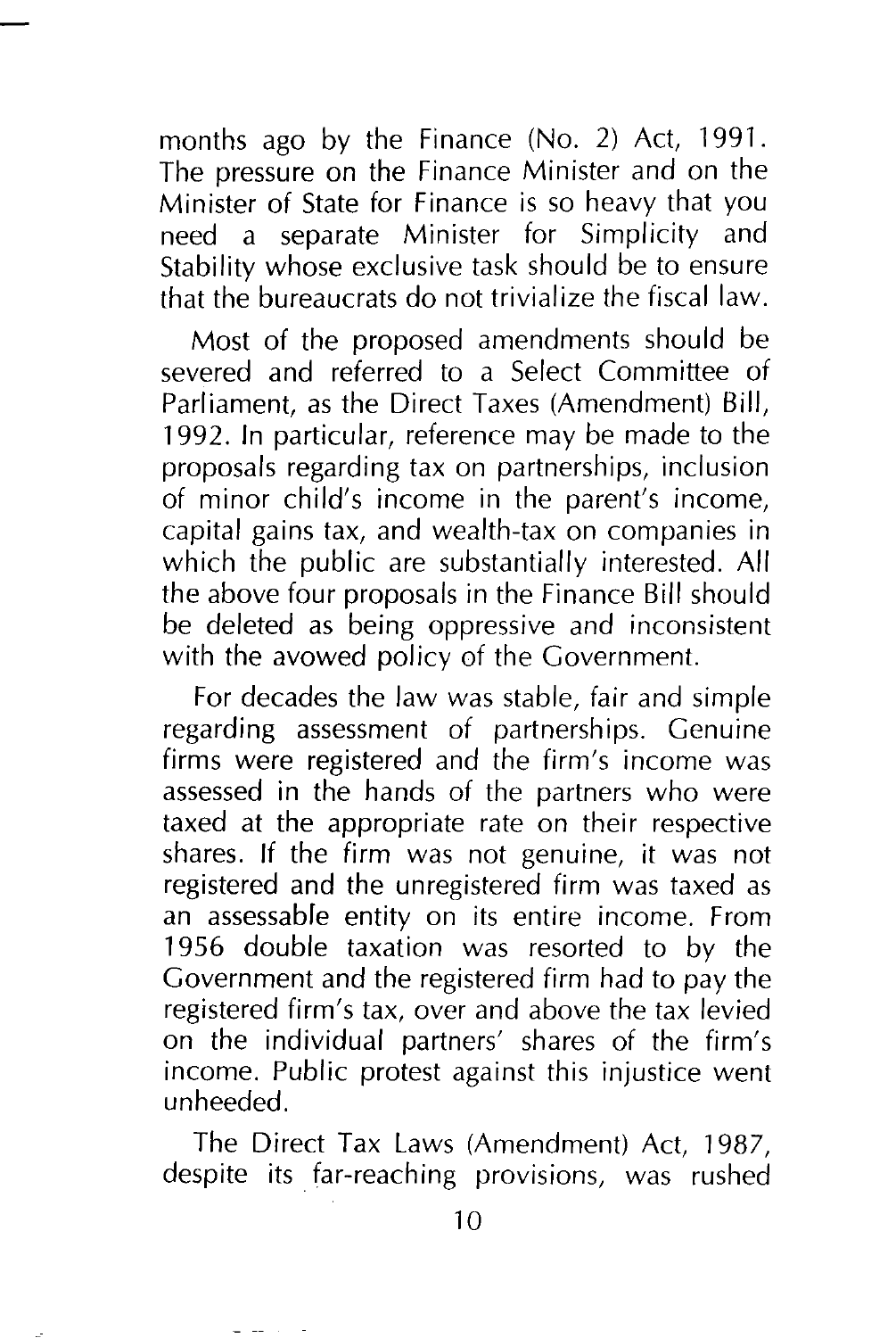through the Lok Sabha in less than half an hour. It was scheduled to come into force on April 1, 1989. One of its provisions was to compound the injustice on partnerships by providing that while the registered firm's tax would be removed, each partner would not be assessable on his share of the firm's income but the entire income would be assessed at the maximum marginal rate in the hands of the firm as an assessable entity. Thus the distinction between genuine firms and bogus firms was sought to be obliterated.

Countrywide protests were made and when the attention of the then Prime Minister, Rajiv Gandhi, was pointedly drawn to this measure, he was surprised and called it "an aberration". The Government repealed this unjustly harsh law by the Direct Tax Laws (Amendment) Act, 1989 which received the President's assent on March 15, 1989 with the result that the obnoxious provision never came into force.

It is amazing that now an identical provision is again proposed in the present Finance Bill. Presumably, no one drew the attention of the Finance Minister to the past record.

Income-tax began in India more than a century ago but there has never been a time when the minor child's total income was included in the parent's. (Only by way of exception, the minor child's share of profits in a firm, and income from assets transferred by the parent, were included). Now the proposal is to club the entire income of the minor child in all cases with the parent's, inevitably resulting in an increase of the tax burden.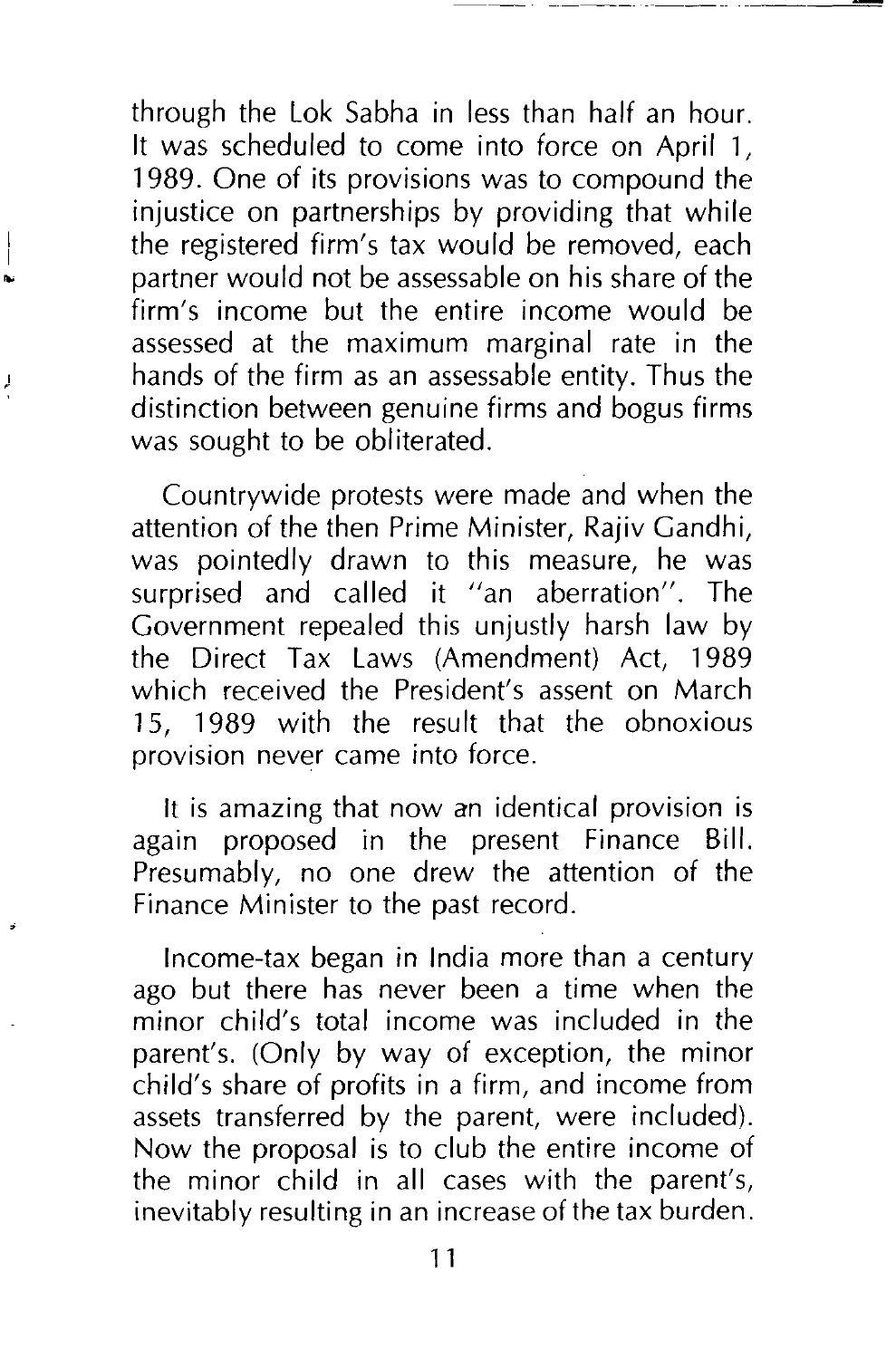As regards capital gains, the proposal is to restructure the entire scheme. Income-tax and capital gains tax would hereafter be two different taxes. Further, the existing scheme is to scale down the sale proceeds with a view to giving appropriate relief in the effective tax rates. But the new scheme is to scale up the cost by bringing in the concept of "indexed cost of acquisition". In the unavoidable pressure at budget time, no one could have examined the full implications of the farreaching consequences of the new scheme.

While the reduction of wealth-tax from two per cent to one per cent is a step in the right direction, the most objectionable feature of the Finance Bill is the re-emergence of wealth-tax on companies in which the public are substantially interested. Section 13 of the Finance Act, 1960 repealed wealth-tax on all companies public as well as private. Section 40 of the Finance Act, 1983 restored wealth-tax on private companies, restricted to certain unproductive assets.

This year the Finance Bill proposes to repeal both the aforesaid two Sections and make all companies liable to wealth-tax in respect of certain assets one of which is "urban land". The reimposition of wealth-tax on public companies is itself a most reprehensible step. The delirious stock markets, which operate in a thought-free zone, do not seem to have even noticed the repercussions of the Bill on millions of shareholders.